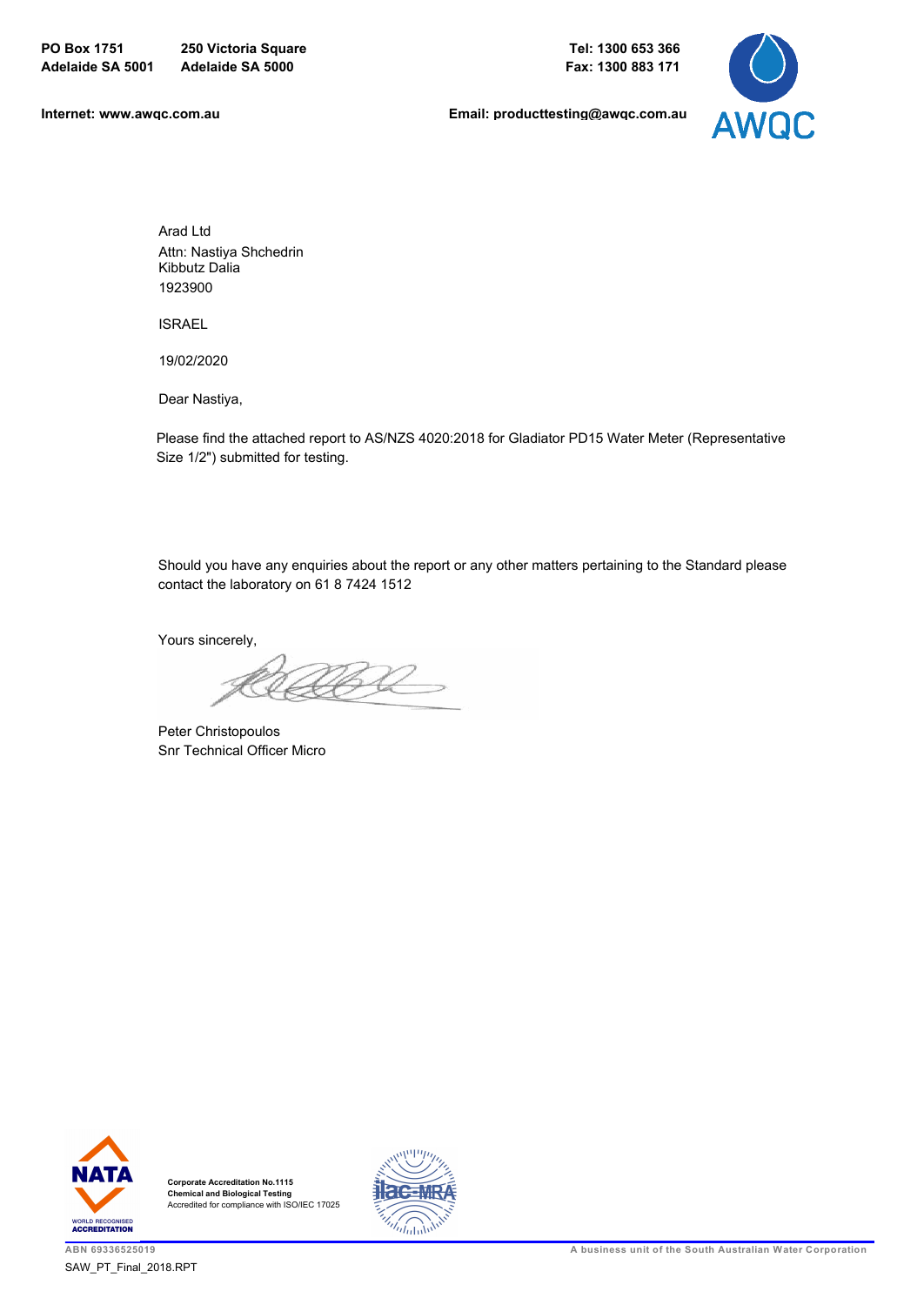**PO Box 1751 250 Victoria Square Adelaide SA 5001 Adelaide SA 5000**

**[Email: producttesting@awqc.com.au](mailto:awqc@sawater.com.au)**



**[Internet: www.awqc.com.au](https://www.awqc.com.au)**

#### **FINAL REPORT**

 **Report ID :** 274176

### **Report Information**

| <b>Submitting Organisation:</b> | 00121312 : Arad Ltd                                                                                                                                                                                                                      |
|---------------------------------|------------------------------------------------------------------------------------------------------------------------------------------------------------------------------------------------------------------------------------------|
| Account:                        | 142320 : Arad Ltd                                                                                                                                                                                                                        |
| <b>AWQC Reference:</b>          | 142320-2019-CSR-5: Prod Test: Gladiator PD15 Water Meter 1/2"                                                                                                                                                                            |
| <b>Project Reference:</b>       | PT-4092                                                                                                                                                                                                                                  |
| <b>Product Designation:</b>     | Gladiator PD15 Water Meter (Representative Size 1/2")                                                                                                                                                                                    |
| <b>Composition of Product:</b>  | Polyamide Polymer Body (see attachment).                                                                                                                                                                                                 |
| <b>Product Manufacturer:</b>    | Arad Ltd., Kibbutz Dalia, ISRAEL.                                                                                                                                                                                                        |
| Use of Product:                 | In-Line/Plastic Body Water Meter.                                                                                                                                                                                                        |
| <b>Sample Selection:</b>        | As selected by the submitting organisation.                                                                                                                                                                                              |
| <b>Testing Requested:</b>       | AS/NZS 4020 TESTING OF PRODUCTS FOR USE IN CONTACT WITH DRINKING<br><b>WATER</b>                                                                                                                                                         |
| <b>Product Type:</b>            | Composite                                                                                                                                                                                                                                |
| Samples:                        | Samples were prepared and controlled as described in Appendix A of AS/NZS 4020:2018                                                                                                                                                      |
| <b>Extracts:</b>                | Extracts were prepared as described in Appendix/Clause C, D, E, F, G, H, 6.8.                                                                                                                                                            |
| <b>Project Completion Date:</b> | 19-Feb-2020                                                                                                                                                                                                                              |
| <b>Project Comment:</b>         | The results presented herein demonstrate compliance of Gladiator PD15 Water Meter (<br>Representative Model 1/2") to AS/NZS 4020 when tested at the 'in-the-product' exposure<br>with a 0.05 scaling factor at $20^{\circ}$ C $\pm$ 2°C. |

PLEASE NOTE THAT THIS REPORT SHALL NOT BE REPRODUCED EXCEPT IN FULL

THE RESULTS STATED IN THIS REPORT RELATE TO THE SAMPLE OF THE PRODUCT SUBMITTED FOR TESTING. ANY CHANGES IN THE MATERIAL FORMULATION, PROCESS OF MANUFACTURE, THE METHOD OF APPLICATION, OR THE SURFACE AREA-TO-VOLUME RATIO IN THE END USE, COULD AFFECT THE SUITABILITY OF THE PRODUCT FOR USE IN CONTACT WITH DRINKING WATER

acum.  $\mathcal{M}$ 

APPROVED SIGNATORY Michael Glasson



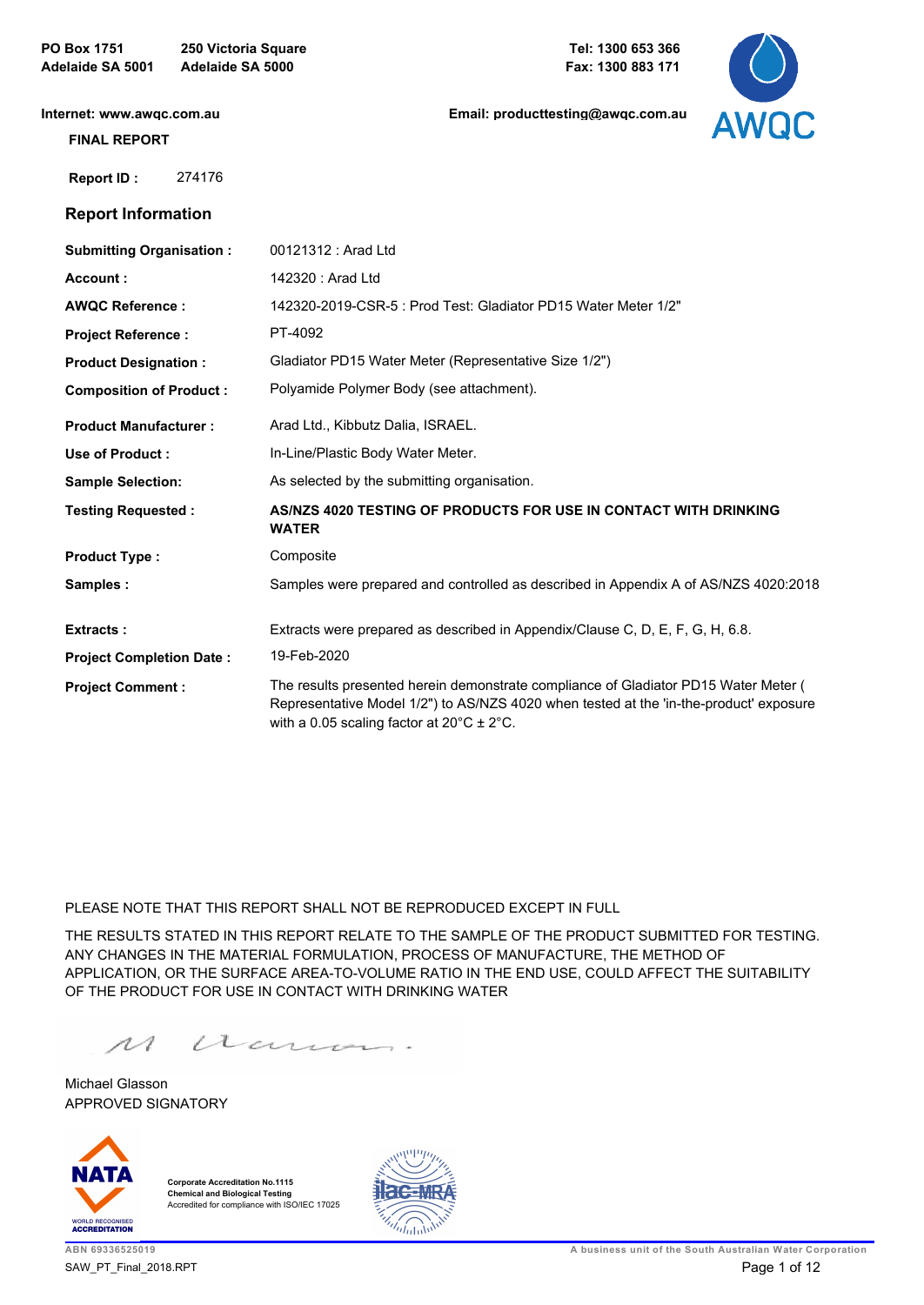**[Email: producttesting@awqc.com.au](mailto:awqc@sawater.com.au)**



**[Internet: www.awqc.com.au](https://www.awqc.com.au)**

 **FINAL REPORT**

 **Report ID :** 274176

### **Summary of Results**

| <b>APPENDIX/CLAUSE</b>                   | <b>RESULTS</b>                                                                  |
|------------------------------------------|---------------------------------------------------------------------------------|
| - Taste                                  | Passed at the in-the-product exposure with a scaling factor<br>of 0.05 applied. |
| — Appearance                             | Passed at the in-the-product exposure with a scaling factor<br>of 0.05 applied. |
| - Growth of Aquatic Micro-organisms<br>Е | Passed when tested at the in-use exposure.                                      |
| F<br>- Cytotoxic Activity                | Passed at the in-the-product exposure with a scaling factor<br>of 0.05 applied. |
| - Mutagenic Activity<br>G                | Passed at the in-the-product exposure with a scaling factor<br>of 0.05 applied. |
| - Metals<br>H.                           | Passed at the in-the-product exposure with a scaling factor<br>of 0.05 applied. |
| 6.8 - Organic Compounds                  | Passed at the in-the-product exposure with a scaling factor<br>of 0.05 applied. |

## **Test Methods**

| Test(s) in Appendix | <b>AWQC Test Method</b> | Reference Method        |
|---------------------|-------------------------|-------------------------|
| С                   | T0320-01                | AS/NZS 4020:2018        |
| D                   | TO029-01 & TO018-01     | APHA 2120c & APHA 2130b |
| F                   | TO014-03                | APHA 4500 O G           |
|                     | TM-001                  | AS/NZS 4020:2018        |
| G                   | TM-002                  | AS/NZS 4020:2018        |
| н                   | TIC-006                 | EPA 200.8               |

## **Organic Test Methods**

| Test(s) in Clause | <b>Test Method</b> | Reference Method         |
|-------------------|--------------------|--------------------------|
| Clause 6.8        | TMZ-M36            | <b>USEPA524.2</b>        |
|                   | EP239              | USEPA521                 |
|                   | EP132-LL           | <b>USEPA SW846-8270D</b> |
|                   | <b>EP075C</b>      | <b>USEPA SW846-8270D</b> |
|                   | EP075ASIM          | <b>USEPA SW846-8270D</b> |



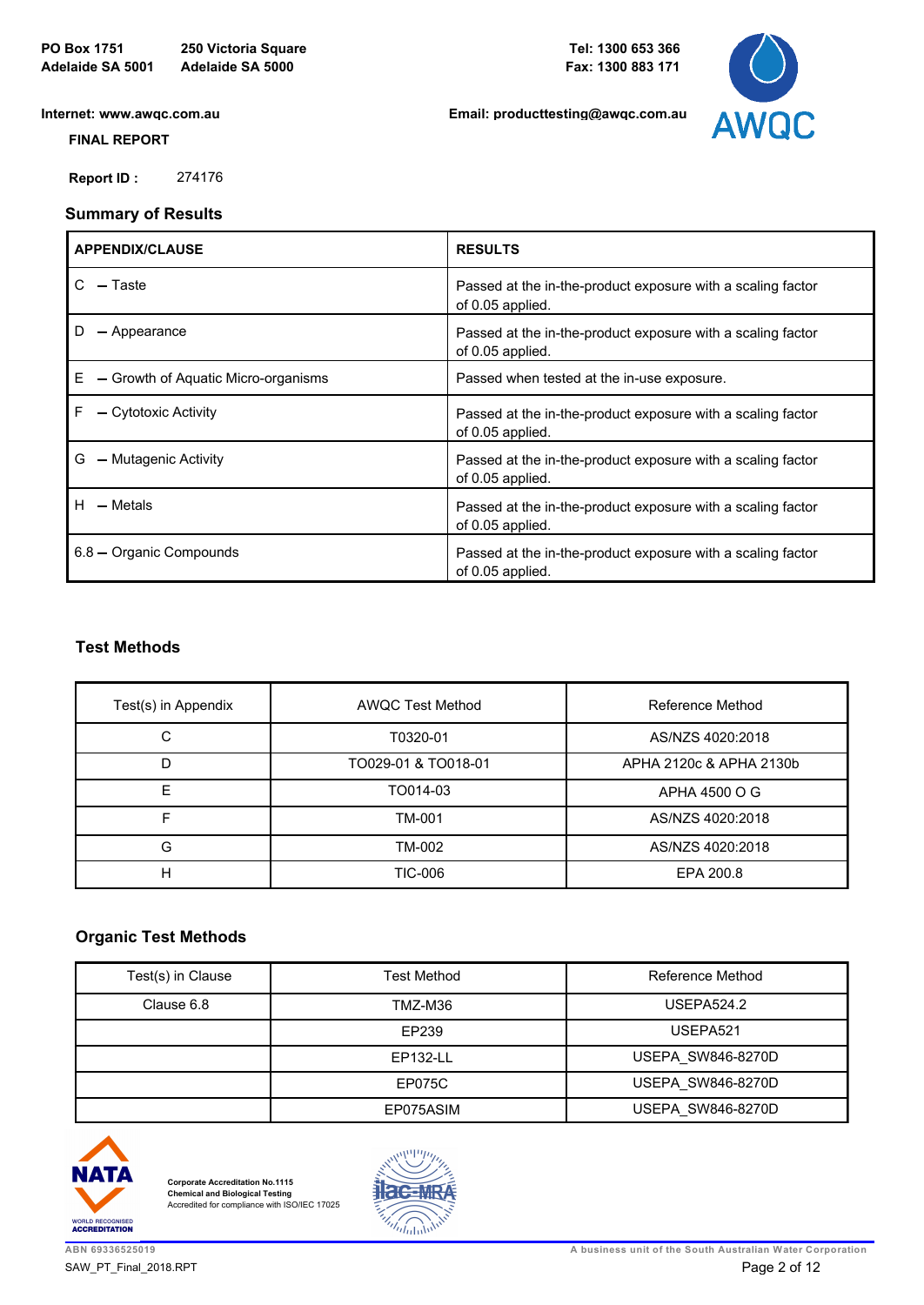| <b>PO Box 1751</b><br>250 Victoria Square<br>Adelaide SA 5000<br>Adelaide SA 5001 |        |                                       | Tel: 1300 653 366<br>Fax: 1300 883 171                                                                                                                                         |      |
|-----------------------------------------------------------------------------------|--------|---------------------------------------|--------------------------------------------------------------------------------------------------------------------------------------------------------------------------------|------|
| Internet: www.awgc.com.au                                                         |        |                                       | Email: producttesting@awqc.com.au                                                                                                                                              | AWQC |
| <b>FINAL REPORT</b>                                                               |        |                                       |                                                                                                                                                                                |      |
| Report ID:                                                                        | 274176 |                                       |                                                                                                                                                                                |      |
| <b>Summary Comment:</b>                                                           |        | Not applicable.                       |                                                                                                                                                                                |      |
| <b>CLAUSE 6.2</b>                                                                 |        | <b>Taste</b>                          |                                                                                                                                                                                |      |
| <b>Sample Description</b>                                                         |        |                                       | The meter was tested at the in-the-product exposure. Each meter held approximately 150<br>mL of water. Extracts were prepared using 1000 mL volumes of 50 mg/L hardness water. |      |
| <b>Extraction Temperature</b>                                                     |        | $20^{\circ}$ C ± 2 $^{\circ}$ C.      |                                                                                                                                                                                |      |
| <b>Test Method</b>                                                                |        | Taste (Appendix C)                    |                                                                                                                                                                                |      |
| <b>Test Information</b>                                                           |        |                                       |                                                                                                                                                                                |      |
| <b>Scaling Factor</b>                                                             |        | A scaling factor of 0.05 was applied. |                                                                                                                                                                                |      |
| <b>Results</b>                                                                    |        | Not detected (sample and controls).   |                                                                                                                                                                                |      |
| <b>Evaluation</b>                                                                 |        |                                       | The product passed the requirements of clause 6.2 when tested at the in-the-product<br>exposure with a scaling factor of 0.05 applied.                                         |      |
| <b>Number of Samples</b>                                                          |        | 2.                                    |                                                                                                                                                                                |      |
| <b>Test Comment</b>                                                               |        | Not applicable.                       |                                                                                                                                                                                |      |

K 522

APPROVED SIGNATORY Peter Christopoulos



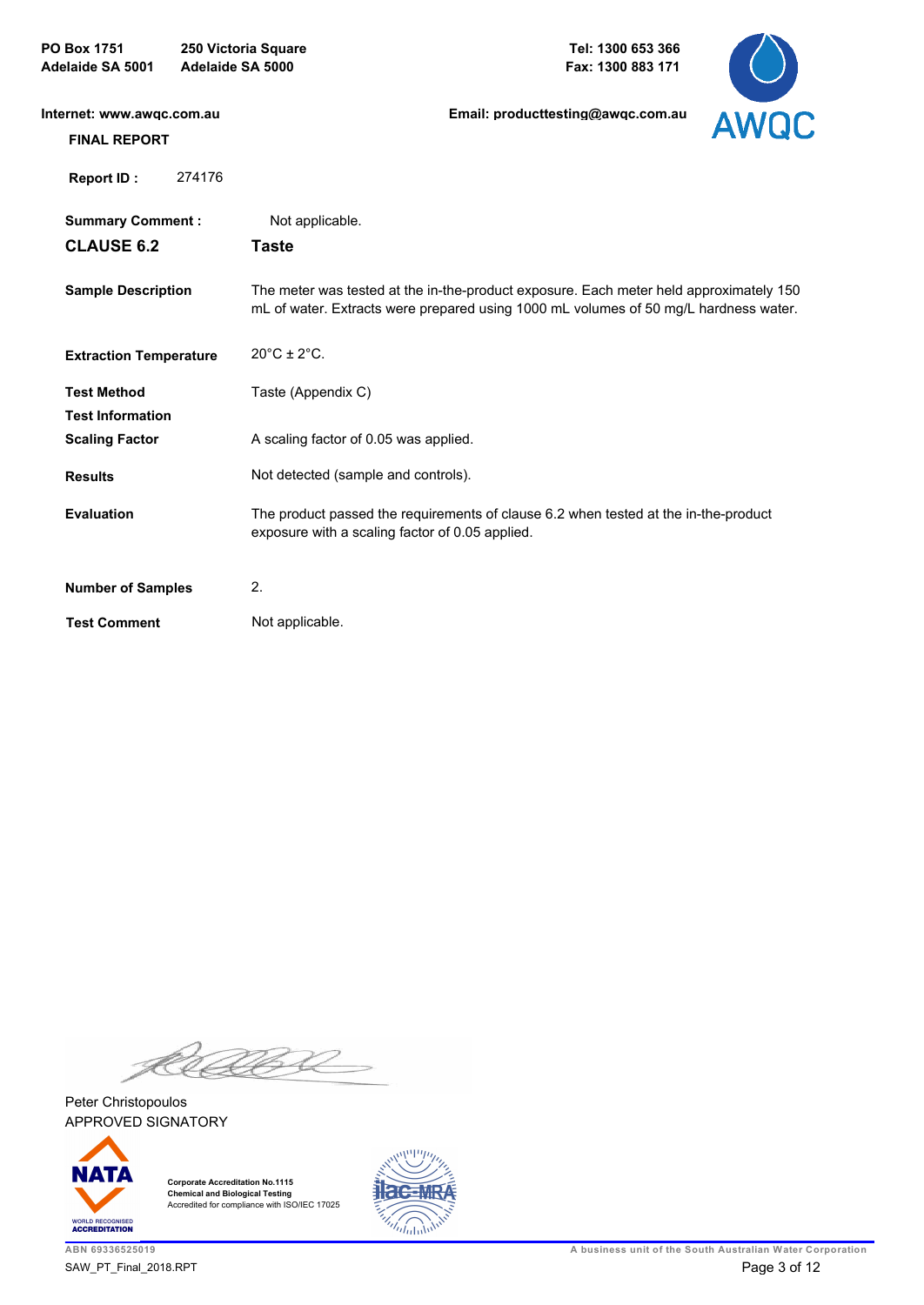| PO Box 1751<br>Adelaide SA 5001                  | Adelaide SA 5000 | 250 Victoria Square              |                                                 | Tel: 1300 653 366<br>Fax: 1300 883 171                                                                                                                                         |              |
|--------------------------------------------------|------------------|----------------------------------|-------------------------------------------------|--------------------------------------------------------------------------------------------------------------------------------------------------------------------------------|--------------|
| Internet: www.awqc.com.au<br><b>FINAL REPORT</b> |                  |                                  |                                                 | Email: producttesting@awgc.com.au                                                                                                                                              | AWQC         |
| <b>Report ID:</b>                                | 274176           |                                  |                                                 |                                                                                                                                                                                |              |
| <b>CLAUSE 6.3</b>                                |                  | Appearance                       |                                                 |                                                                                                                                                                                |              |
| <b>Sample Description</b>                        |                  |                                  |                                                 | The meter was tested at the in-the-product exposure. Each meter held approximately 150<br>mL of water. Extracts were prepared using 1000 mL volumes of 50 mg/L hardness water. |              |
| <b>Extraction Temperature</b>                    |                  | $20^{\circ}$ C ± 2 $^{\circ}$ C. |                                                 |                                                                                                                                                                                |              |
| <b>Test Method</b>                               |                  | Appearance (Appendix D)          |                                                 |                                                                                                                                                                                |              |
| <b>Scaling Factor</b>                            |                  |                                  | A scaling factor of 0.05 was applied.           |                                                                                                                                                                                |              |
| <b>Results</b>                                   |                  |                                  |                                                 |                                                                                                                                                                                |              |
|                                                  |                  |                                  | Test (- Blank)                                  | <b>Maximum Allowed</b>                                                                                                                                                         | <b>Units</b> |
|                                                  |                  | Colour                           | $<$ 1                                           | 5                                                                                                                                                                              | <b>HU</b>    |
|                                                  |                  | Turbidity                        | < 0.1                                           | 0.5                                                                                                                                                                            | <b>NTU</b>   |
| <b>Evaluation</b>                                |                  |                                  | exposure with a scaling factor of 0.05 applied. | The product passed the requirements of clause 6.3 when tested at the in-the-product                                                                                            |              |
| <b>Number of Samples</b>                         |                  | 1.                               |                                                 |                                                                                                                                                                                |              |
| <b>Test Comment</b>                              |                  | Not applicable.                  |                                                 |                                                                                                                                                                                |              |

Andrew Paul Ford

APPROVED SIGNATORY Andrew Ford



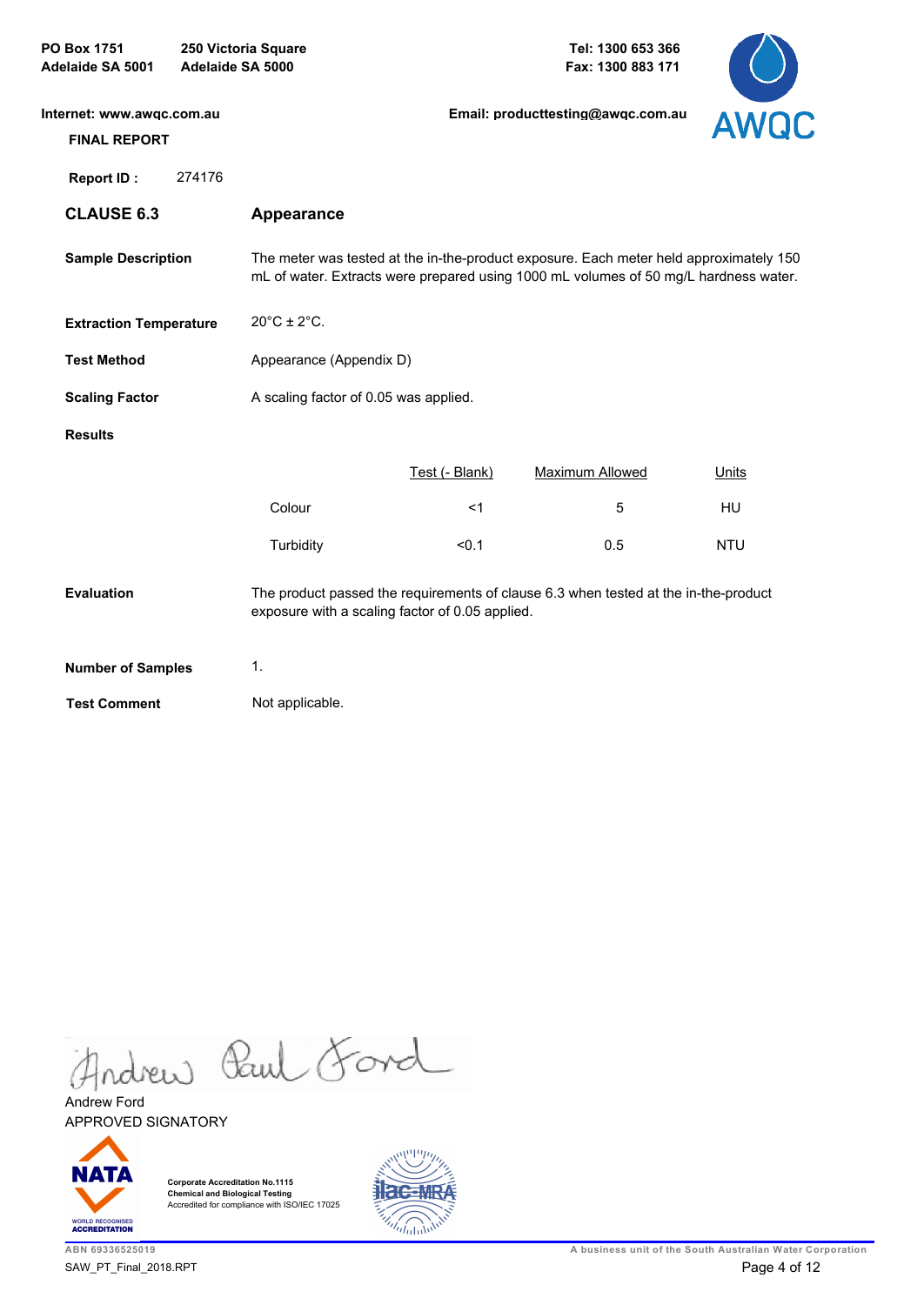| PO Box 1751<br>Adelaide SA 5001                  | Adelaide SA 5000 | 250 Victoria Square                                                                                                                                                                                                                        |         | Tel: 1300 653 366<br>Fax: 1300 883 171 |      |              |
|--------------------------------------------------|------------------|--------------------------------------------------------------------------------------------------------------------------------------------------------------------------------------------------------------------------------------------|---------|----------------------------------------|------|--------------|
| Internet: www.awgc.com.au<br><b>FINAL REPORT</b> |                  |                                                                                                                                                                                                                                            |         | Email: producttesting@awgc.com.au      | AWQC |              |
| <b>Report ID:</b>                                | 274176           |                                                                                                                                                                                                                                            |         |                                        |      |              |
| <b>CLAUSE 6.4</b>                                |                  | <b>Growth of Aquatic Micro-organisms</b>                                                                                                                                                                                                   |         |                                        |      |              |
| <b>Sample Description</b>                        |                  | The non-metallic components were immersed at the in-use exposure. The surface area was<br>in the range 1000 mm <sup>2</sup> per Litre and 15,000 mm <sup>2</sup> per Litre. Extracts were prepared using<br>1000 mL volumes of test water. |         |                                        |      |              |
| <b>Test Method</b>                               |                  | Growth of Aquatic Micro-organisms (Appendix E)                                                                                                                                                                                             |         |                                        |      |              |
| <b>Inoculum</b>                                  |                  | The volume of the inoculum was 500 mL                                                                                                                                                                                                      |         |                                        |      |              |
| <b>Scaling Factor</b>                            |                  | Not applicable.                                                                                                                                                                                                                            |         |                                        |      |              |
| <b>Results</b>                                   |                  | Mean Dissolved Oxygen                                                                                                                                                                                                                      | Control |                                        |      | 7.5 mg/L     |
|                                                  |                  | Mean Dissolved Oxygen Difference                                                                                                                                                                                                           |         | Positive Reference                     |      | 4.7 mg/L     |
|                                                  |                  |                                                                                                                                                                                                                                            |         | Negative Reference                     |      | $< 0.1$ mg/L |
|                                                  |                  |                                                                                                                                                                                                                                            | Test    |                                        |      | 0.70 mg/L    |
| Evaluation                                       |                  | The product passed the requirements of clause 6.4 when tested at the in-use exposure.                                                                                                                                                      |         |                                        |      |              |
| <b>Number of Samples</b>                         |                  | 1.                                                                                                                                                                                                                                         |         |                                        |      |              |
| <b>Test Comment</b>                              |                  | Not applicable.                                                                                                                                                                                                                            |         |                                        |      |              |

Zluoz

APPROVED SIGNATORY Thuy Diep



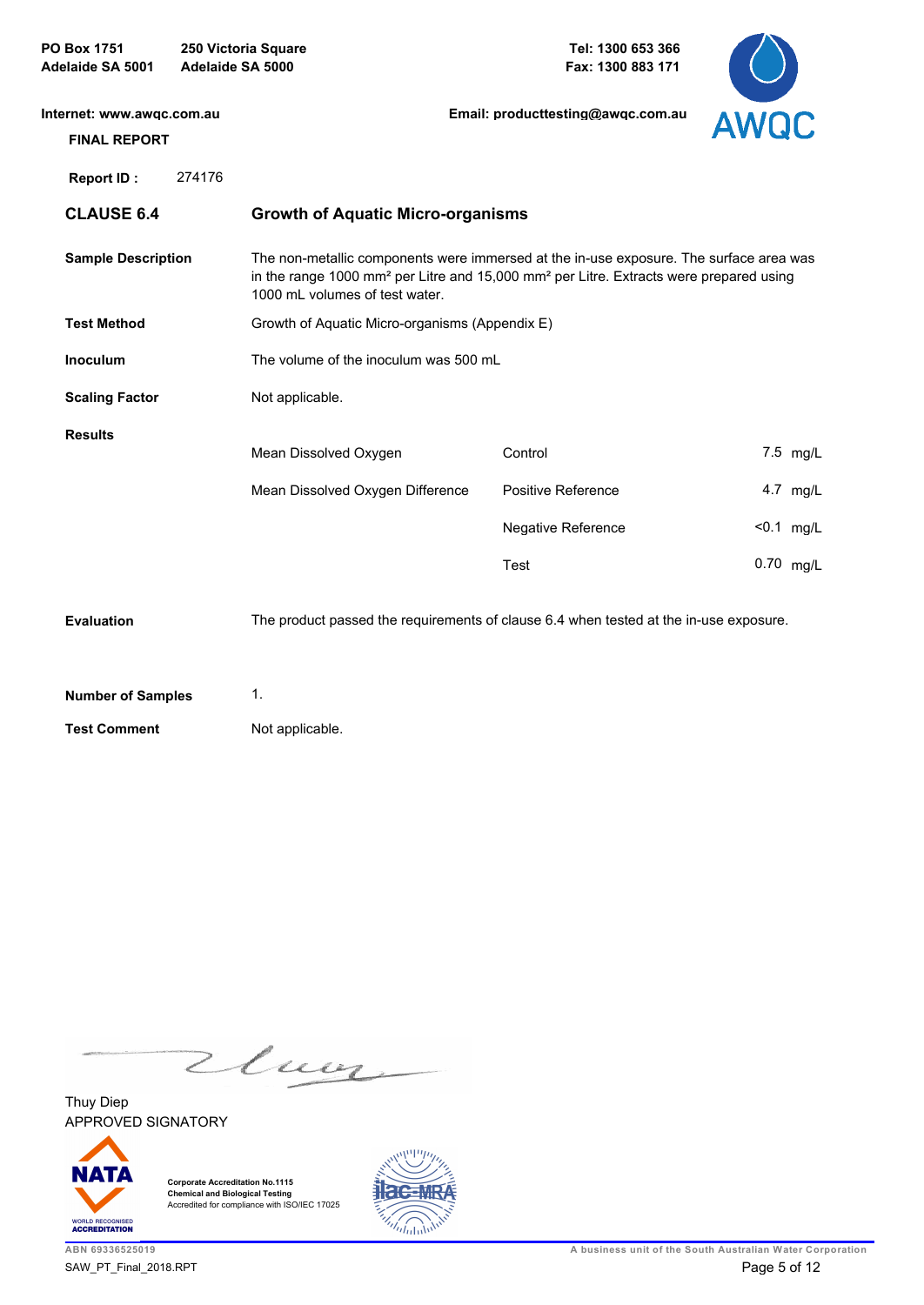| <b>PO Box 1751</b><br>250 Victoria Square<br>Adelaide SA 5000<br><b>Adelaide SA 5001</b> |        |                                                                                                                                                                                                                                                                | Tel: 1300 653 366<br>Fax: 1300 883 171 |             |
|------------------------------------------------------------------------------------------|--------|----------------------------------------------------------------------------------------------------------------------------------------------------------------------------------------------------------------------------------------------------------------|----------------------------------------|-------------|
| Internet: www.awgc.com.au<br><b>FINAL REPORT</b>                                         |        |                                                                                                                                                                                                                                                                | Email: producttesting@awgc.com.au      | <b>AWOC</b> |
| <b>Report ID:</b>                                                                        | 274176 |                                                                                                                                                                                                                                                                |                                        |             |
| <b>CLAUSE 6.5</b>                                                                        |        | <b>Cytotoxic Activity</b>                                                                                                                                                                                                                                      |                                        |             |
| <b>Sample Description</b>                                                                |        | The meter was tested at the in-the-product exposure. Each meter held approximately 150<br>mL of water. Extracts were prepared using 1000 mL volumes of 50 mg/L hardness water.                                                                                 |                                        |             |
| <b>Extraction Temperature</b>                                                            |        | $20^{\circ}$ C ± $2^{\circ}$ C.                                                                                                                                                                                                                                |                                        |             |
| <b>Test Method</b>                                                                       |        | Cytotoxic Activity (Appendix F)                                                                                                                                                                                                                                |                                        |             |
| <b>Scaling Factor</b>                                                                    |        | A scaling factor of 0.05 was applied.                                                                                                                                                                                                                          |                                        |             |
| <b>Results</b>                                                                           |        | Non-cytotoxic (sample and controls).                                                                                                                                                                                                                           |                                        |             |
| <b>Evaluation</b>                                                                        |        | The product passed the requirements of clause 6.5 when tested at the in-the-product<br>exposure with a scaling factor of 0.05 applied.                                                                                                                         |                                        |             |
| <b>Number of Samples</b>                                                                 |        | 1.                                                                                                                                                                                                                                                             |                                        |             |
| <b>Test Comment</b>                                                                      |        | The test extracts and blank extracts were used to prepare nutrient growth medium and<br>subsequently used to grow a cell line (ATCC Number CCL 81) in the analysis. In addition<br>zinc sulphate (0.4 mmol) was used for the positive control in the analysis. |                                        |             |

 $\frac{1}{\sqrt{2}}$ 

APPROVED SIGNATORY Brendon King



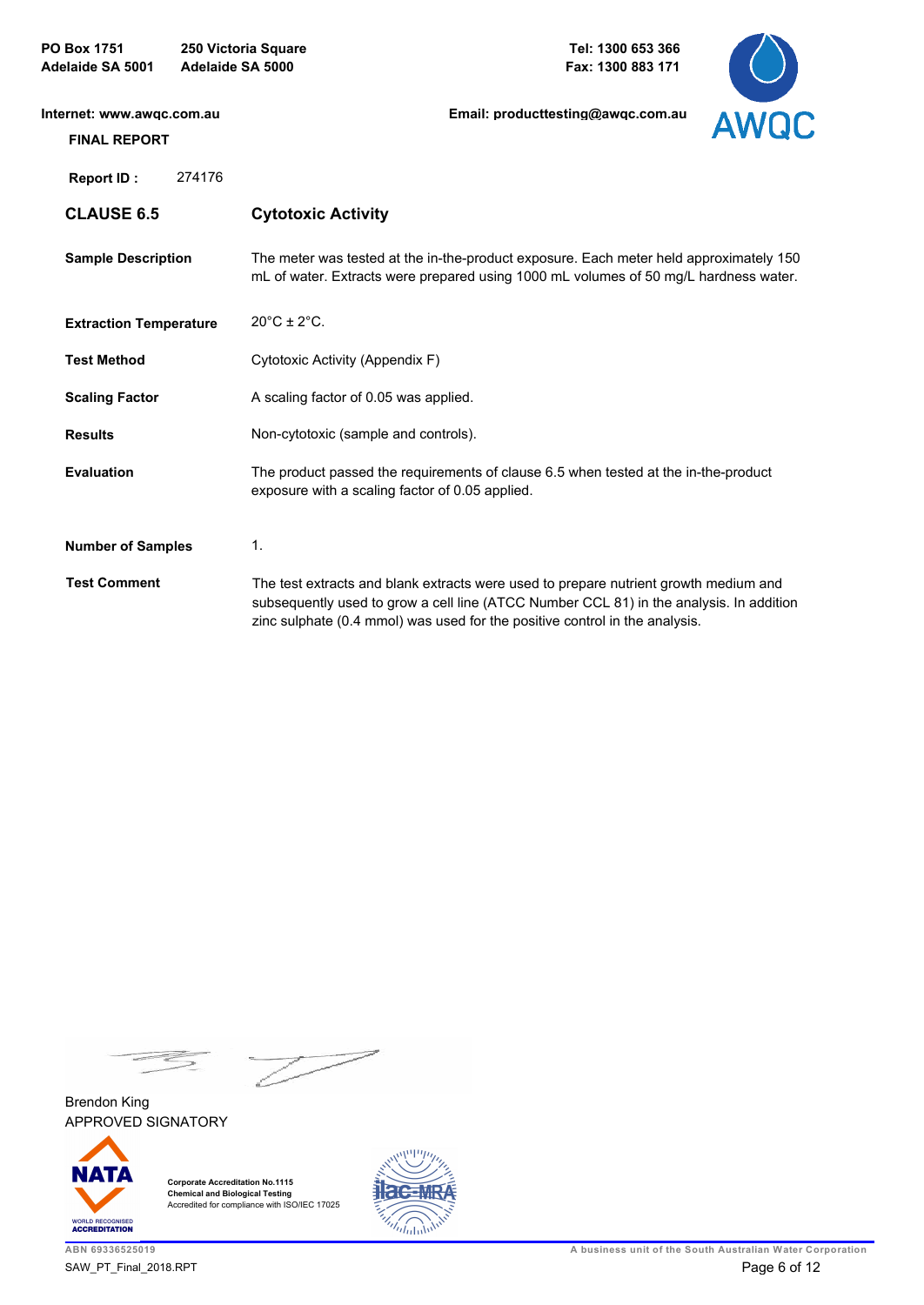| <b>PO Box 1751</b><br><b>Adelaide SA 5001</b>    | 250 Victoria Square<br>Adelaide SA 5000 |                                            |                                                 | Tel: 1300 653 366<br>Fax: 1300 883 171         |                                                                                                                                                                                                                                                                                    |                   |
|--------------------------------------------------|-----------------------------------------|--------------------------------------------|-------------------------------------------------|------------------------------------------------|------------------------------------------------------------------------------------------------------------------------------------------------------------------------------------------------------------------------------------------------------------------------------------|-------------------|
| Internet: www.awgc.com.au<br><b>FINAL REPORT</b> |                                         |                                            |                                                 | Email: producttesting@awgc.com.au              |                                                                                                                                                                                                                                                                                    | <b>AWQC</b>       |
| Report ID:                                       | 274176                                  |                                            |                                                 |                                                |                                                                                                                                                                                                                                                                                    |                   |
| <b>CLAUSE 6.6</b>                                |                                         |                                            | <b>Mutagenic Activity</b>                       |                                                |                                                                                                                                                                                                                                                                                    |                   |
| <b>Sample Description</b>                        |                                         |                                            |                                                 |                                                | The meter was tested at the in-the-product exposure. Each meter held approximately 150<br>mL of water. Extracts were prepared using 1000 mL volumes of 50 mg/L hardness water.                                                                                                     |                   |
| <b>Extraction Temperature</b>                    |                                         | $20^{\circ}$ C ± 2 $^{\circ}$ C.           |                                                 |                                                |                                                                                                                                                                                                                                                                                    |                   |
| <b>Test Method</b>                               |                                         |                                            | Mutagenic Activity (Appendix G)                 |                                                |                                                                                                                                                                                                                                                                                    |                   |
| <b>Scaling Factor</b>                            |                                         |                                            | A scaling factor of 0.05 was applied.           |                                                |                                                                                                                                                                                                                                                                                    |                   |
| <b>Results</b>                                   |                                         |                                            |                                                 |                                                |                                                                                                                                                                                                                                                                                    |                   |
|                                                  | <u>Bacteria Strain</u>                  |                                            |                                                 | Number of Revertants per Plate                 |                                                                                                                                                                                                                                                                                    |                   |
| Salmonella typhimurium TA98                      | Mean ± Standard deviation               | S <sub>9</sub><br>$\overline{\phantom{0}}$ | <b>Blank</b><br>25, 32, 18<br>$25.0 \pm 7.0$    | Sample Extract<br>24, 28, 26<br>$26.0 \pm 2.0$ | <b>Positive Controls</b><br>3408, 3263, 3265<br>$3312.0 \pm 83.1$                                                                                                                                                                                                                  | $NPD(20\mu g)$    |
|                                                  | Mean ± Standard deviation               | $\ddot{}$                                  | 23, 34, 29<br>$28.7 \pm 5.5$                    | 23, 33, 19<br>$25.0 \pm 7.2$                   | 3491, 3514, 4012<br>$3672.3 \pm 294.4$                                                                                                                                                                                                                                             | $2-AF(20\mu g)$   |
| Salmonella typhimurium TA102                     | Mean ± Standard deviation               | $\overline{\phantom{0}}$                   | 480, 455, 476<br>$470.3 \pm 13.4$               | 474, 454, 473<br>$467.0 \pm 11.3$              | 4977, 6372, 6658<br>$6002.3 \pm 899.4$                                                                                                                                                                                                                                             | Mitomycin C(10µg) |
|                                                  | Mean ± Standard deviation               | +                                          | 571, 538, 649<br>$586.0 \pm 57.0$               | 472, 511, 533<br>$505.3 \pm 30.9$              | 3572, 4167, 3625<br>$3788.0 \pm 329.3$                                                                                                                                                                                                                                             |                   |
| <b>Comments</b>                                  |                                         |                                            |                                                 |                                                | S9 was used as the metabolic activator. NPD (4-nitro-o-phenylenediamine) and Mitomycin<br>C are specific positive controls for strains TA98 - and TA102 (- and +) respectively, while 2<br>-AF (2-aminofluorene) when used in conjunction with S9 is a positive control for TA98+. |                   |
| <b>Evaluation</b>                                |                                         |                                            | exposure with a scaling factor of 0.05 applied. |                                                | The product passed the requirements of clause 6.6 when tested at the in-the-product                                                                                                                                                                                                |                   |
| <b>Number of Samples</b>                         | 1.                                      |                                            |                                                 |                                                |                                                                                                                                                                                                                                                                                    |                   |
| <b>Test Comment</b>                              |                                         | Not applicable.                            |                                                 |                                                |                                                                                                                                                                                                                                                                                    |                   |

K

APPROVED SIGNATORY Peter Christopoulos



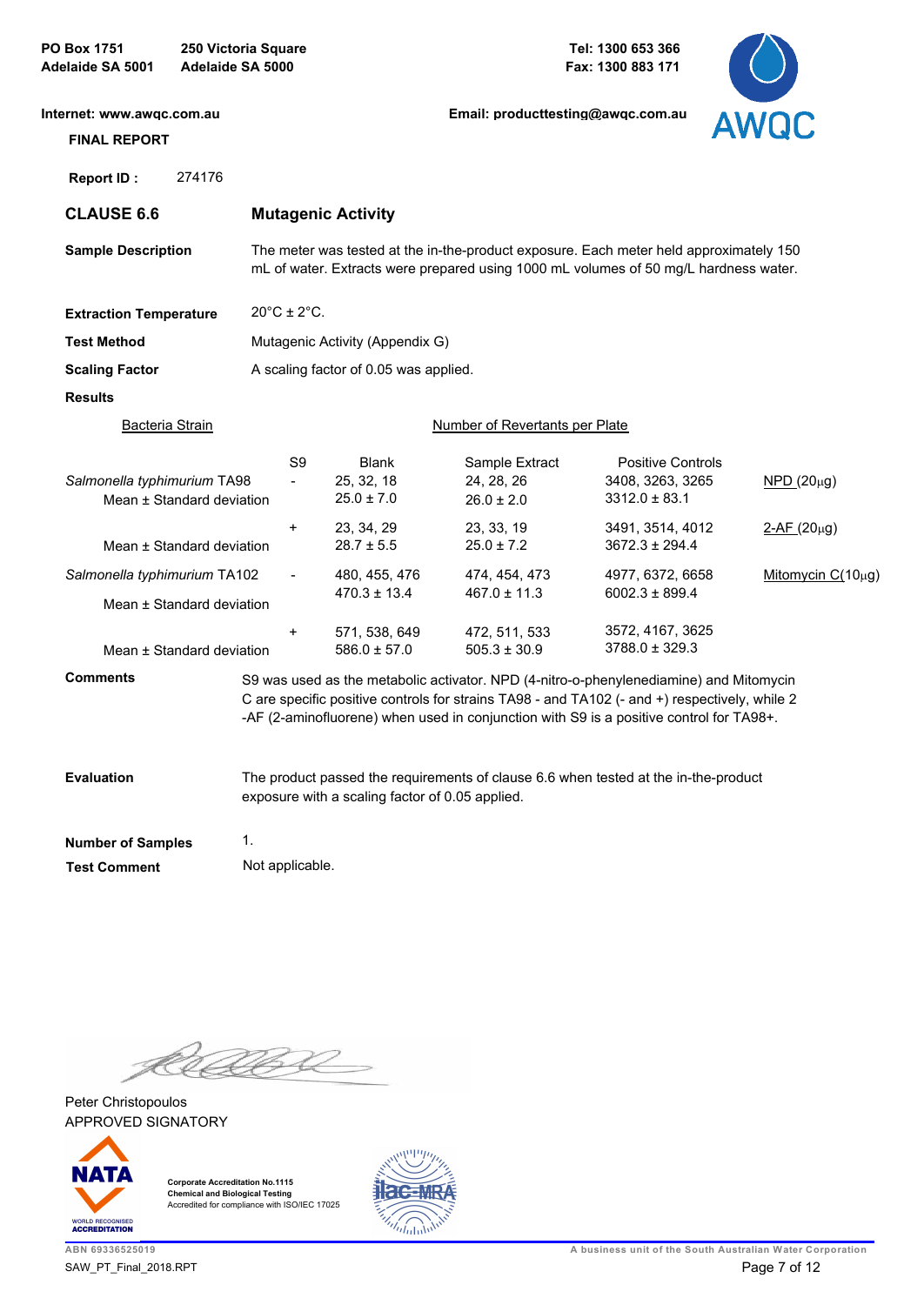**PO Box 1751 250 Victoria Square Adelaide SA 5001 Adelaide SA 5000**

**Tel: 1300 653 366 Fax: 1300 883 171**



**[Internet: www.awqc.com.au](https://www.awqc.com.au)**

# **FINAL REPORT**

 **Report ID :** 274176

**[Email: producttesting@awqc.com.au](mailto:awqc@sawater.com.au)**

| <b>CLAUSE 6.7</b>             | <b>Metals</b>                            |                                                                                                                                                                                                                                                                                                                                                                                                                                                                                                                                                                                                              |           |           |             |  |  |
|-------------------------------|------------------------------------------|--------------------------------------------------------------------------------------------------------------------------------------------------------------------------------------------------------------------------------------------------------------------------------------------------------------------------------------------------------------------------------------------------------------------------------------------------------------------------------------------------------------------------------------------------------------------------------------------------------------|-----------|-----------|-------------|--|--|
| <b>Sample Description</b>     |                                          | The meter was tested at the in-the-product exposure. Each meter held approximately 150<br>mL of water. Extracts were prepared using 1000 mL volumes of 50 mg/L hardness water.                                                                                                                                                                                                                                                                                                                                                                                                                               |           |           |             |  |  |
| <b>Extraction Temperature</b> | $20^{\circ}$ C ± 2 $^{\circ}$ C.         |                                                                                                                                                                                                                                                                                                                                                                                                                                                                                                                                                                                                              |           |           |             |  |  |
| <b>Test Method</b>            | Metals (Appendix H)                      |                                                                                                                                                                                                                                                                                                                                                                                                                                                                                                                                                                                                              |           |           |             |  |  |
| <b>Scaling Factor</b>         | A scaling factor of 0.05 was applied.    |                                                                                                                                                                                                                                                                                                                                                                                                                                                                                                                                                                                                              |           |           |             |  |  |
| <b>Method of Analysis</b>     | as follows:<br>Plasma Mass Spectrometry. | All methods used to determine concentrations of metals are based on those described in<br>the US EPA method 200.8 Determination of Trace elements in Waters and Wastes by<br>Inductively Coupled Plasma - Mass Spectrometry. The methods have been adapted for the<br>instrumentation in use at the Australian Water Quality Centre.<br>Concentration of the metals described in Table 2 of the AS/NZS 4020:2018 are determined<br>Aluminium, Antimony, Arsenic, Barium, Boron, Cadmium, Chromium, Copper, Iron, Lead,<br>Manganese, Mercury, Molybdenum, Nickel, Selenium and Silver by Inductively Coupled |           |           |             |  |  |
| <b>Results</b>                | Limit of Reporting                       | <b>Blank</b>                                                                                                                                                                                                                                                                                                                                                                                                                                                                                                                                                                                                 | Test 1    | Test 2    | Max Allowed |  |  |
|                               | mg/L                                     | mg/L                                                                                                                                                                                                                                                                                                                                                                                                                                                                                                                                                                                                         | mg/L      | mg/L      | mg/L        |  |  |
| <b>Final Extract</b>          |                                          |                                                                                                                                                                                                                                                                                                                                                                                                                                                                                                                                                                                                              |           |           |             |  |  |
| Aluminium                     | 0.001                                    | 0.009                                                                                                                                                                                                                                                                                                                                                                                                                                                                                                                                                                                                        | 0.008     | 0.010     | 0.2         |  |  |
| Antimony                      | 0.0005                                   | < 0.0005                                                                                                                                                                                                                                                                                                                                                                                                                                                                                                                                                                                                     | < 0.0005  | < 0.0005  | 0.003       |  |  |
| Arsenic                       | 0.0003                                   | < 0.0003                                                                                                                                                                                                                                                                                                                                                                                                                                                                                                                                                                                                     | < 0.0003  | < 0.0003  | 0.01        |  |  |
| <b>Barium</b>                 | 0.0005                                   | < 0.0005                                                                                                                                                                                                                                                                                                                                                                                                                                                                                                                                                                                                     | < 0.0005  | < 0.0005  | 0.7         |  |  |
| Boron                         | 0.020                                    | 0.036                                                                                                                                                                                                                                                                                                                                                                                                                                                                                                                                                                                                        | 0.035     | 0.031     | 1.4         |  |  |
| Cadmium                       | 0.0001                                   | < 0.0001                                                                                                                                                                                                                                                                                                                                                                                                                                                                                                                                                                                                     | < 0.0001  | < 0.0001  | 0.002       |  |  |
| Chromium                      | 0.0001                                   | < 0.0001                                                                                                                                                                                                                                                                                                                                                                                                                                                                                                                                                                                                     | < 0.0001  | < 0.0001  | 0.05        |  |  |
| Copper                        | 0.0001                                   | 0.0137                                                                                                                                                                                                                                                                                                                                                                                                                                                                                                                                                                                                       | 0.0119    | 0.0121    | 2.0         |  |  |
| Iron                          | 0.0005                                   | < 0.0005                                                                                                                                                                                                                                                                                                                                                                                                                                                                                                                                                                                                     | < 0.0005  | < 0.0005  | 0.3         |  |  |
| Lead                          | 0.0001                                   | < 0.0001                                                                                                                                                                                                                                                                                                                                                                                                                                                                                                                                                                                                     | 0.0002    | 0.0002    | 0.01        |  |  |
| Manganese                     | 0.0001                                   | < 0.0001                                                                                                                                                                                                                                                                                                                                                                                                                                                                                                                                                                                                     | < 0.0001  | < 0.0001  | 0.1         |  |  |
| Mercury                       | 0.00003                                  | < 0.00003                                                                                                                                                                                                                                                                                                                                                                                                                                                                                                                                                                                                    | < 0.00003 | < 0.00003 | 0.001       |  |  |
| Molybdenum                    | 0.0001                                   | 0.0003                                                                                                                                                                                                                                                                                                                                                                                                                                                                                                                                                                                                       | < 0.0001  | < 0.0001  | 0.05        |  |  |
| Nickel                        | 0.0001                                   | 0.0007                                                                                                                                                                                                                                                                                                                                                                                                                                                                                                                                                                                                       | < 0.0001  | 0.0024    | 0.02        |  |  |
| Selenium                      | 0.0001                                   | < 0.0001                                                                                                                                                                                                                                                                                                                                                                                                                                                                                                                                                                                                     | < 0.0001  | < 0.0001  | 0.01        |  |  |
| Silver                        | 0.00003                                  | < 0.00003                                                                                                                                                                                                                                                                                                                                                                                                                                                                                                                                                                                                    | < 0.00003 | < 0.00003 | 0.1         |  |  |
|                               |                                          |                                                                                                                                                                                                                                                                                                                                                                                                                                                                                                                                                                                                              |           |           |             |  |  |

**Evaluation**

The product passed the requirements of clause 6.7 when tested at the in-the-product exposure with a scaling factor of 0.05 applied.

**Number of Samples**

1.

**Test Comment** Not applicable.

)<br>Van

APPROVED SIGNATORY Dzung Bui



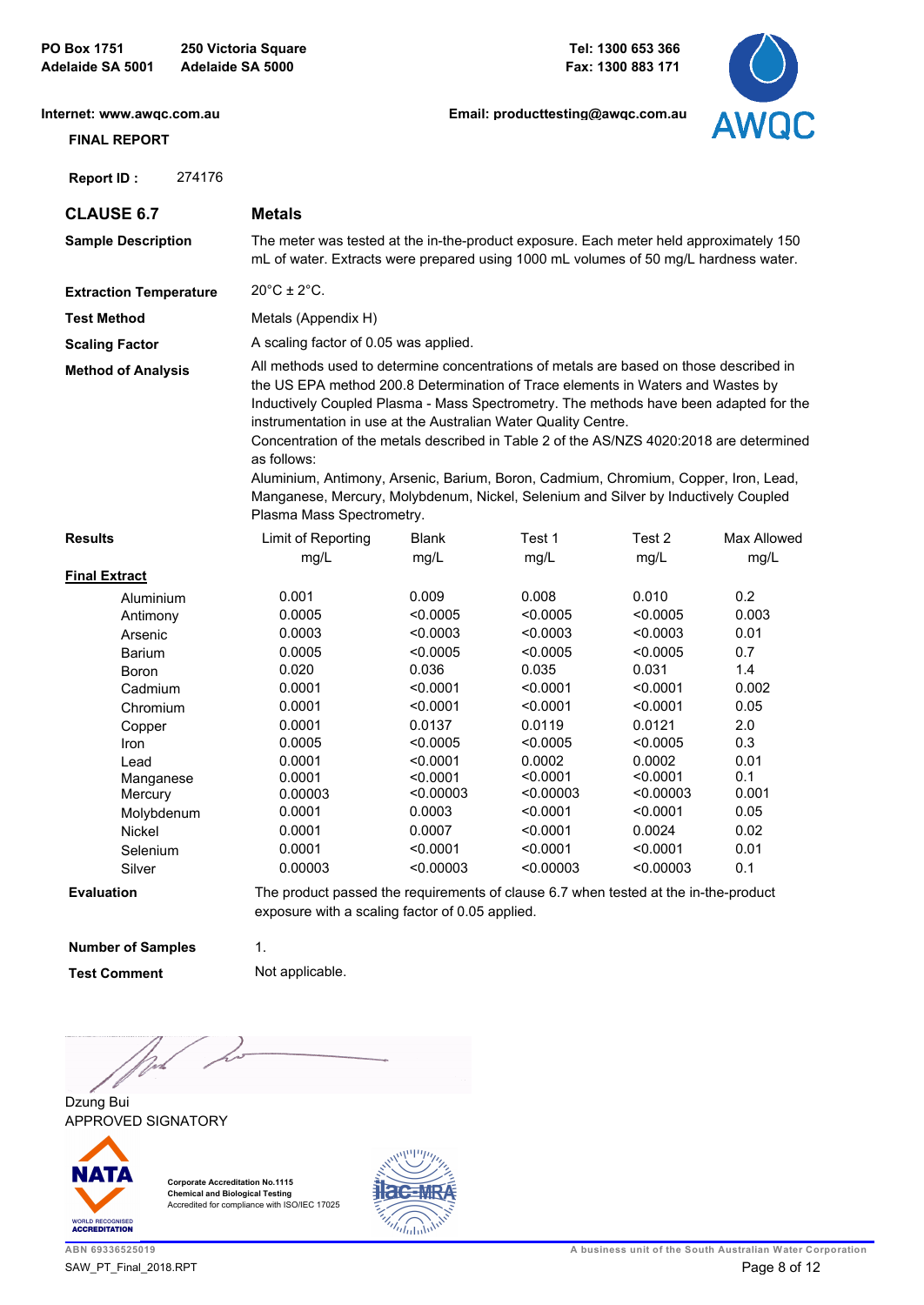**PO Box 1751 250 Victoria Square Adelaide SA 5001 Adelaide SA 5000**

**Tel: 1300 653 366 Fax: 1300 883 171**



| Internet: www.awgc.com.au                      |                                    |                           | Email: producttesting@awgc.com.au                                                                                                                                                      | <b>AWQC</b>        |
|------------------------------------------------|------------------------------------|---------------------------|----------------------------------------------------------------------------------------------------------------------------------------------------------------------------------------|--------------------|
| <b>FINAL REPORT</b>                            |                                    |                           |                                                                                                                                                                                        |                    |
| 274176<br><b>Report ID:</b>                    |                                    |                           |                                                                                                                                                                                        |                    |
| <b>CLAUSE 6.8</b>                              | <b>Organic Compounds</b>           |                           |                                                                                                                                                                                        |                    |
| <b>Sample Description</b>                      |                                    |                           | The meter was tested at the in-the-product exposure. Each meter held approximately 150 mL of<br>water. Extracts were prepared using 1000 mL volumes of 50 mg/L hardness water.         |                    |
| <b>Extraction Temperature</b>                  | $20^{\circ}$ C ± 2 $^{\circ}$ C.   |                           |                                                                                                                                                                                        |                    |
| <b>Test Method</b>                             | compounds have no guideline value. |                           | Organic Compounds (Clause 6.8). Max Allowed values are taken from the Australian Drinking<br>Water Guidelines and Drinking-water Standards for New Zealand. Please note, some reported |                    |
| <b>Scaling Factor</b>                          | A scaling factor of 0.05 w         |                           |                                                                                                                                                                                        |                    |
| <b>Results</b>                                 |                                    |                           |                                                                                                                                                                                        |                    |
| <b>Organic Compound</b><br><b>Nitrosamines</b> |                                    | <b>Blank</b><br>$\mu$ g/L | Test<br>$\mu$ g/L                                                                                                                                                                      | Max Allowed        |
| !External Lab Report No.                       |                                    | ES1938745                 | ES1938745                                                                                                                                                                              |                    |
| 1-Nitrosopiperidine (NPip)                     |                                    | < 0.003                   | < 0.003                                                                                                                                                                                |                    |
| 1-Nitrosopyrrolidine (NPyr)                    |                                    | < 0.01                    | < 0.01                                                                                                                                                                                 |                    |
| Nitrosomorpholine (NMorA)                      |                                    | < 0.003                   | < 0.003                                                                                                                                                                                |                    |
| N-Nitrosodiethylamine (NDEA)                   |                                    | < 0.01                    | < 0.01                                                                                                                                                                                 |                    |
| N-Nitrosodimethylamine (NDMA)                  |                                    | < 0.003                   | < 0.003                                                                                                                                                                                | $0.1 \mu g/L$      |
| N-Nitrosodi-n-propylamine (NDPA)               |                                    | < 0.003                   | < 0.003                                                                                                                                                                                |                    |
| N-Nitrosomethylethylamine (NMEA)               |                                    | < 0.003                   | < 0.003                                                                                                                                                                                |                    |
| <b>Organic Compound</b>                        |                                    |                           |                                                                                                                                                                                        |                    |
| <b>Phenols</b>                                 |                                    | <b>Blank</b>              | Test                                                                                                                                                                                   | <b>Max Allowed</b> |
|                                                |                                    | $\mu$ g/L                 | $\mu$ g/L                                                                                                                                                                              |                    |
| !External Lab Report No.                       |                                    | ES1938745                 | ES1938745                                                                                                                                                                              |                    |
| 245-trichlorophenol                            |                                    | 1.0                       | 1.0                                                                                                                                                                                    |                    |
| 246-trichlorophenol                            |                                    | 1.0                       | 1.0                                                                                                                                                                                    | 20 µg/L            |
| 24-dichlorophenol                              |                                    | 1.0                       | 1.0                                                                                                                                                                                    | 200 µg/L           |
| 24-dimethylphenol                              |                                    | 1.0                       | 1.0                                                                                                                                                                                    |                    |
| 26-dichlorophenol                              |                                    | 1.0                       | 1.0                                                                                                                                                                                    |                    |
| 2-chlorophenol                                 |                                    | 1.0                       | 1.0                                                                                                                                                                                    | 300 µg/L           |
| 2-nitrophenol                                  |                                    | 1.0                       | 1.0                                                                                                                                                                                    |                    |
| 4-chloro-3-methylphenol                        |                                    | 1.0                       | 1.0                                                                                                                                                                                    |                    |
| m+p cresol                                     |                                    | 2.0                       | 2.0                                                                                                                                                                                    |                    |
| o-cresol                                       |                                    | 1.0                       | 1.0                                                                                                                                                                                    |                    |
| pentachlorophenol                              |                                    | 2.0                       | 2.0                                                                                                                                                                                    | $9 \mu g/L$        |
| phenol                                         |                                    | 1.0                       | 1.0                                                                                                                                                                                    |                    |



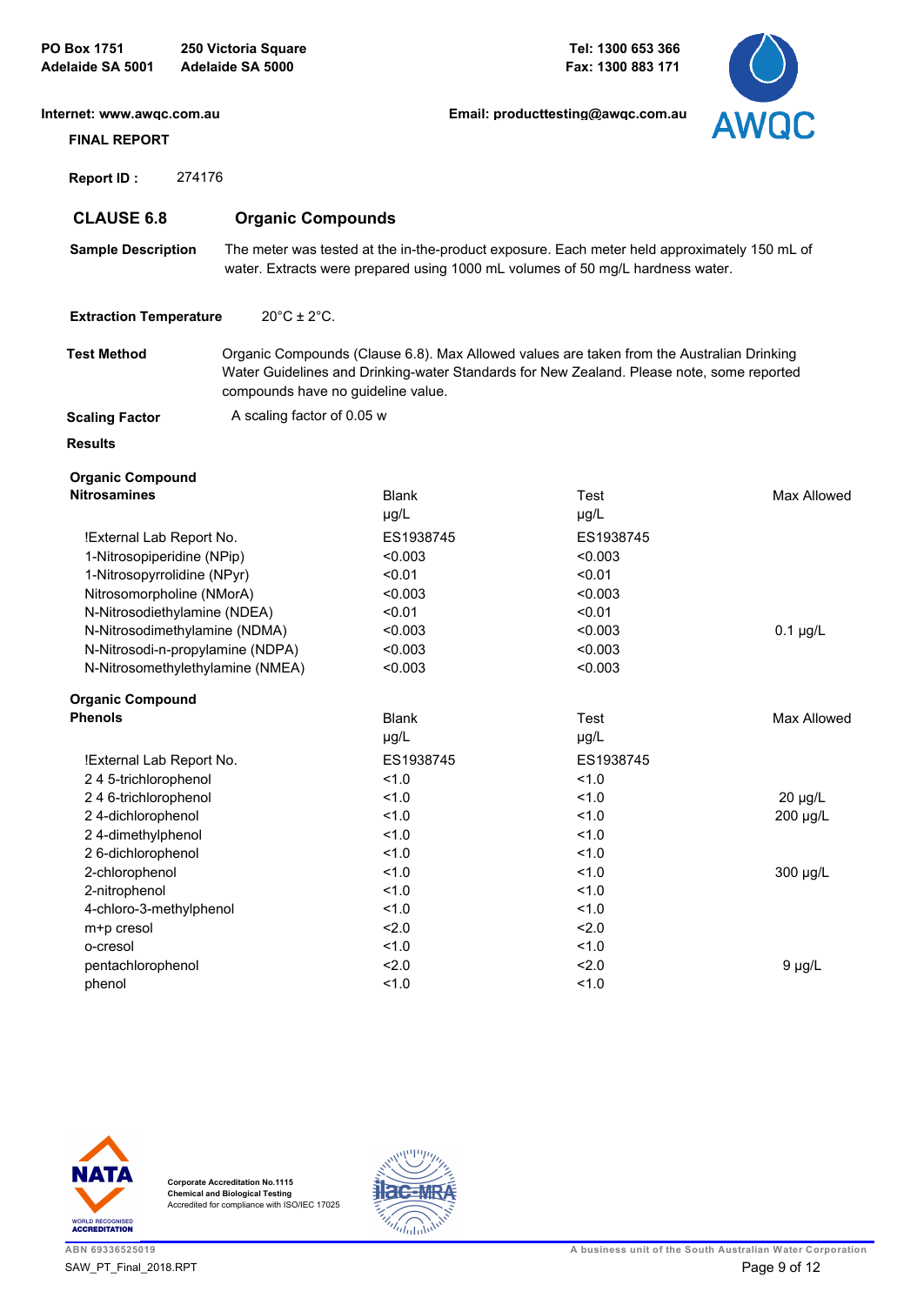**Tel: 1300 653 366 Fax: 1300 883 171**

**[Email: producttesting@awqc.com.au](mailto:awqc@sawater.com.au)**

**[Internet: www.awqc.com.au](https://www.awqc.com.au)**

#### **FINAL REPORT**

 **Report ID :** 274176



| <b>Organic Compound</b>                 |              |           |              |
|-----------------------------------------|--------------|-----------|--------------|
| <b>Phthalate Esters</b>                 | <b>Blank</b> | Test      | Max Allowed  |
|                                         | µg/L         | µg/L      |              |
| !External Lab Report No.                | ES1938745    | ES1938745 |              |
| Bis(2-ethylhexyl) phthalate             | ~10          | $<10$     | $10 \mu g/L$ |
| Butyl benzyl phthalate                  | $2$          | $2$       |              |
| Di(2-ethylhexyl) adipate                | $2$          | $2$       |              |
| Diethyl phthalate                       | $2$          | $2$       |              |
| Dimethyl phthalate                      | $2$          | $2$       |              |
| Di-n-butyl phthalate                    | $2$          | $2$       |              |
| Di-n-octyl phthalate                    | $2$          | $2$       |              |
| <b>Organic Compound</b>                 |              |           |              |
| <b>Polycyclic Aromatic Hydrocarbons</b> | <b>Blank</b> | Test      | Max Allowed  |
|                                         | µg/L         | µg/L      |              |
| !External Lab Report No.                | ES1938745    | ES1938745 |              |
| Acenaphthene                            | < 0.02       | < 0.02    |              |
| Acenaphthylene                          | < 0.02       | < 0.02    |              |
| Anthracene                              | < 0.02       | < 0.02    |              |
| Benzo(a)anthracene                      | < 0.02       | < 0.02    |              |
| Benzo(a)pyrene                          | < 0.005      | < 0.005   | $0.01$ µg/L  |
| Benzo(a)pyrene TEQ                      | < 0.005      | < 0.005   |              |
| Benzo(b+j)fluoranthene                  | < 0.02       | < 0.02    |              |
| Benzo(ghi)perylene                      | < 0.02       | < 0.02    |              |
| Benzo(k)fluoranthene                    | < 0.02       | < 0.02    |              |
| Chrysene                                | < 0.02       | < 0.02    |              |
| Dibenzo(a-h)anthracene                  | < 0.02       | < 0.02    |              |
| Fluoranthene                            | < 0.02       | < 0.02    |              |
| Fluorene                                | < 0.02       | < 0.02    |              |
| Indeno(123-cd)pyrene                    | < 0.02       | < 0.02    |              |
| Naphthalene                             | < 0.02       | < 0.02    |              |
| PAH - Total                             | < 0.005      | < 0.005   |              |
| Phenanthrene                            | < 0.02       | < 0.02    |              |
| Pyrene                                  | < 0.02       | < 0.02    |              |



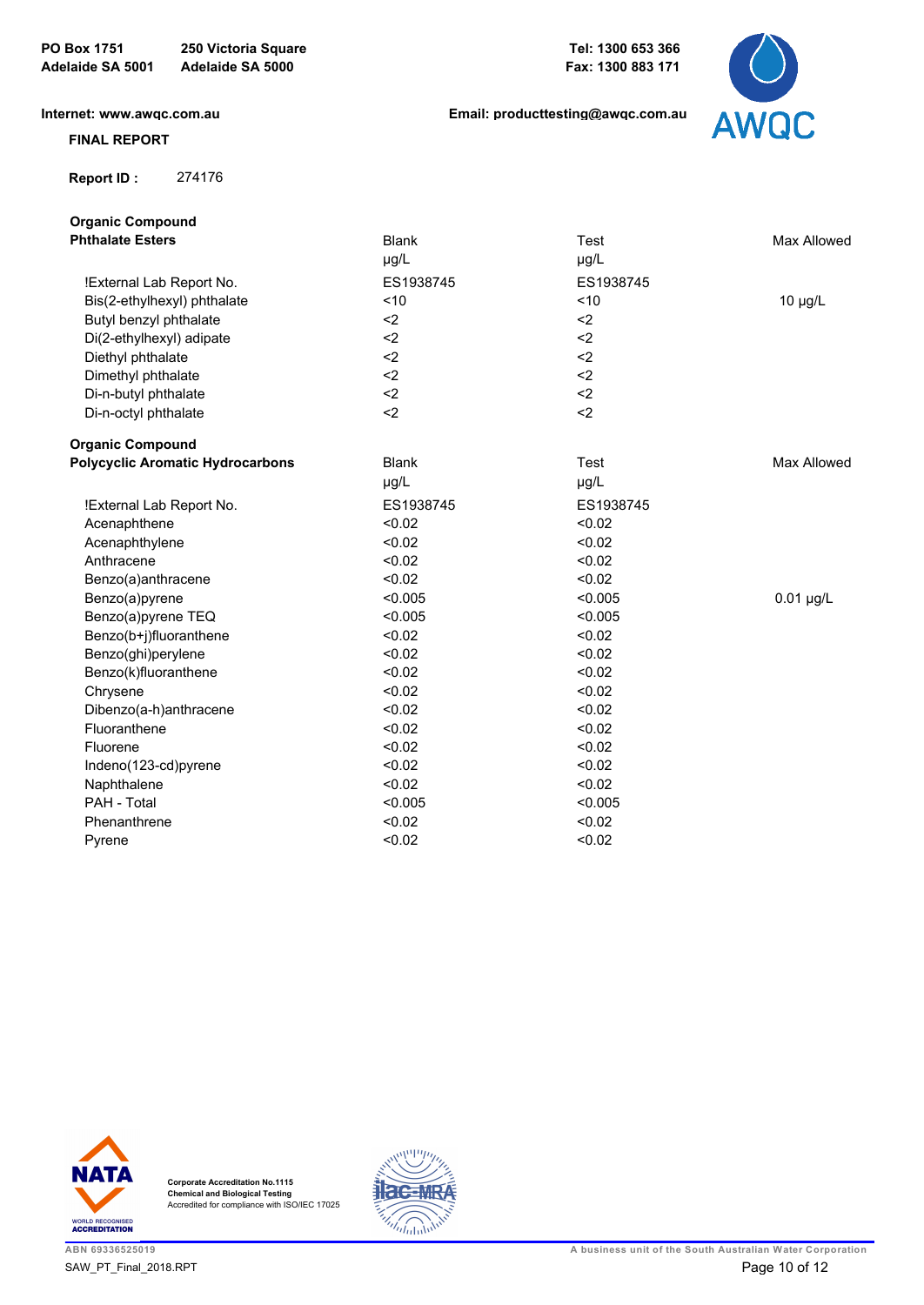**[Internet: www.awqc.com.au](https://www.awqc.com.au)**

#### **FINAL REPORT**

 **Report ID :** 274176

**Organic Compound**

**[Email: producttesting@awqc.com.au](mailto:awqc@sawater.com.au)**



| <b>Volatile Organic Compounds GCMS</b> | <b>Blank</b> | <b>Test</b>            | Max Allowed   |
|----------------------------------------|--------------|------------------------|---------------|
|                                        | µg/L         | µg/L                   |               |
| 1112-Tetrachloroethane                 | $<$ 1        | < 1                    |               |
| 1 1 1-Trichloroethane                  | $<$ 1        | < 1                    |               |
| 1122-Tetrachloroethane                 | $<$ 1        | <1                     |               |
| 1 1 2-Trichloroethane                  | $<$ 1        | $<$ 1                  |               |
| 1 1-Dichloropropene                    | $<$ 1        | <1                     |               |
| 1 2 3-Trichlorobenzene                 | $<$ 1        | $<$ 1                  |               |
| 1 2 3-Trichloropropane                 | $<$ 1        | <1                     |               |
| 1 2 4-Trichlorobenzene                 | $<$ 1        | $<$ 1                  |               |
| 1 2 4-Trimethylbenzene                 | $<$ 1        | <1                     |               |
| 1 2-Dibromo-3-chloropropane            | $<$ 1        | <1                     | $1 \mu g/L$   |
| 1 2-Dibromoethane                      | $<$ 1        | <1                     | $1 \mu g/L$   |
| 1 2-Dichlorobenzene                    | $<$ 1        | <1                     | 1500 µg/L     |
| 1 2-Dichloroethane                     | $<$ 1        | <1                     | $3 \mu g/L$   |
| 1 2-Dichloropropane                    | $<$ 1        | $<$ 1                  |               |
| 1 3 5-Trimethylbenzene                 | $<$ 1        | <1                     |               |
| 1 3-Dichlorobenzene                    | $<$ 1        | $<$ 1                  |               |
| 1 3-Dichloropropane                    | $<$ 1        | <1                     |               |
| 14-Dichlorobenzene                     | $<$ 1        | <1                     | 40 µg/L       |
| 1,1-Dichloroethane                     | $<$ 1        | <1                     |               |
| 1,1-Dichloroethene                     | $<$ 1        | $<$ 1                  | 30 µg/L       |
| 2,2-Dichloropropane                    | $<$ 1        | <1                     |               |
| 2-Chlorotoluene                        | $<$ 1        | $<$ 1                  |               |
| 4-Chlorotoluene                        | $<$ 1        | <1                     |               |
| 4-Isopropyltoluene                     | $<$ 1        | <1                     |               |
| <b>Benzene</b>                         | $<$ 1        | <1                     | $1 \mu g/L$   |
| Bromobenzene                           | $<$ 1        | $<$ 1                  |               |
| Bromochloromethane                     | $<$ 1        | <1                     |               |
| Bromodichloromethane                   | $<$ 1        | <1                     | 60 µg/L       |
| Bromoform                              | $<$ 1        | <1                     | 100 µg/L      |
| Bromomethane                           | $<$ 4        | $<$ 4                  |               |
| Carbon tetrachloride                   | $<$ 1        | <1                     | $3 \mu g/L$   |
| Chlorobenzene                          | $<$ 1        | $<$ 1                  | 300 µg/L      |
| Chloroethane                           | $<$ 4        | <4                     |               |
| Chloroform                             | $<$ 1        | <1                     | 400 µg/L      |
| Chloromethane                          | $<$ 4        | $<$ 4                  |               |
| cis-1 3-Dichloropropene                | $<$ 1        | $<$ 1                  |               |
| cis-1,2-Dichloroethene                 | $<$ 1        | < 1                    |               |
| Dibromochloromethane                   | $<$ 1        | <1                     | 150 µg/L      |
| Dibromomethane                         | $<$ 1        | <1                     |               |
| Dichlorodifluoromethane                | $<$ 1        | <1                     |               |
| Dichloromethane                        | $<$ 4        | <4                     | $4 \mu g/L$   |
| Ethylbenzene                           | $<$ 1        | <1                     | 300 µg/L      |
| Hexachlorobutadiene                    | < 0.7        | < 0.7                  | $0.7 \mu g/L$ |
| Isopropylbenzene                       | < 1          | < 1                    |               |
| m+p-Xylenes - Total                    | $2$          | $\mathord{\text{<}} 2$ |               |